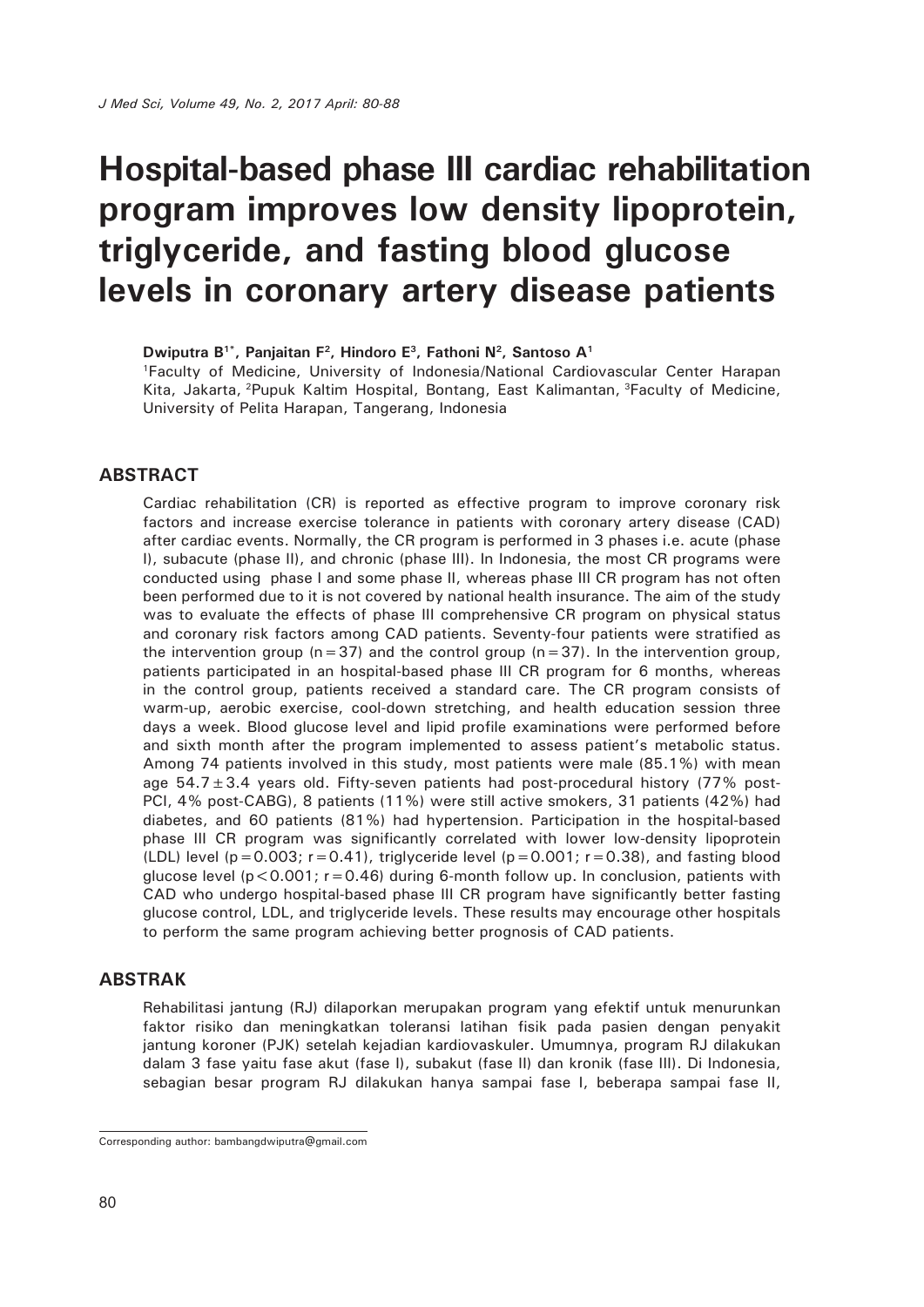sedangkan program RJ fase III belum banyak dilakukan karena tidak dibiayai oleh Badan Penyelenggara Jaminan Sosial Kesehatan (BPJS Kesehatan). Tujuan penelitian ini adalah untuk mengevaluasi efek program RJ komprehensif fase III terhadap kondisi fisik dan factor risiko coroner pasien penderita PJK. Limapuluh empat penderita PJK dibagi ke dalam kelompok intervensi (n=37) dan kelompok kontrol (n=37). Pada kelompok intervensi, pasien menjalani program RJ fase III di rumah sakit selama 6 bulan, sedangkan kelompok kontrol pasien menjalani perawatan standar. Program RJ meliputi senam jantung sehat, senam aerobik, pendinginan dengan peregangan dan penyuluhan kesehatan 3 hari per minggu. Pemeriksaan kadar gula darah dan profil lipid dilakukan sebelum dan 6 bulan sesudah pelaksanaan program untuk menilai status metabolism pasien. Diantara 74 pasien yang terlibat dalam penelitian, sebagian besar (85.1%) laki-laki dengan rerata umur 54,7  $\pm$  3,4 tahun. Sebanyak 57 pasien memiliki riwayat pernah menjalani operasi jantung (post-PCI 77%; post-CABG 4%), 8 pasien (11%) masih aktif merokok, 31 pasien (42%) menderita diabetes dan 60 psien (81%) menderita hipertensi. Keikutsertaan dalam program RJ fase III di rumah sakit berhubungan nyata dengan kadar LDL ( $p=0.003$ ;  $r=0,41$ ), trigliserid (p=0,001; r=0,38) dan gula darah puasa (p<0,001; r=0,46) yang lebih rendah setelah 6 bulan mengikuti program. Dapat disimpulkan, pasien PJK yang menjalani program RJ fase III di rumah sakit mempunyai kadar gula darah puasa, LDL dan trigliserid yang lebih baik secara nyata. Hasil ini dapat mendorong rumah sakit untu melaksanakan program yang sama dalam rangka memperbaiki prognosis pasien PJK.

*Keywords: cardiac rehabilitation - high density lipoprotein - low density lipoprotein – triglyceride - blood glucose*

### **INTRODUCTION**

Cardiovascular diseases (CVDs) are the leading cause of death globally. It is estimated 7.4 million deaths per year due to ischemic heart disease.<sup>1</sup> Indonesian National Health Survey (RISKESDAS) in 2013 placed cardiac-cerebro-vascular disease as the top rank of cause of death in Indonesia.<sup>2</sup> These catastrophic diseases are known as noncommunicable and preventable diseases. Establishing a preventive strategy, numerous studies were conducted in multicenter worldwide, in order to determine the efficacy of physical activity in reducing cardiovascular (CV) mortality. Anderson *et al.*3 demonstrated the importance of cardiac rehabilitation (CR) in coronary arterydisease (CAD) patients after cardiac events. This study revealed the significant benefits of CR to decrease total mortality, myocardial infarction, and revascularization. Moreover, CR could improve coronary risk factors, provide costeffectiveness as secondary CVD prevention, and increase quality of life (QoL) and exercise tolerance.3-5

In general, CR programs are performed in three main stages: acute stage (phase I), subacute stage (phase II), and chronic stage (phase III).6-8 Phase I CR starts immediately from the first day of patient admission in hospital. Phase II CR exists in a multidisciplinary program requiring a series of knowledge and skills to bring together medical treatment, risk factor control, education, exercise training, and counseling for all people with CAD. Afterward, maintaining what have been done in phase II in community is the main part of phase III CR program.7,8 In Indonesia, most cardiac rehabilitation programs have been phase I and some phase II, whereas phase III CR has not often been performed since it was not covered by National Health Insurance yet.9 Therefore, limited data are available regarding the effects of phase III cardiac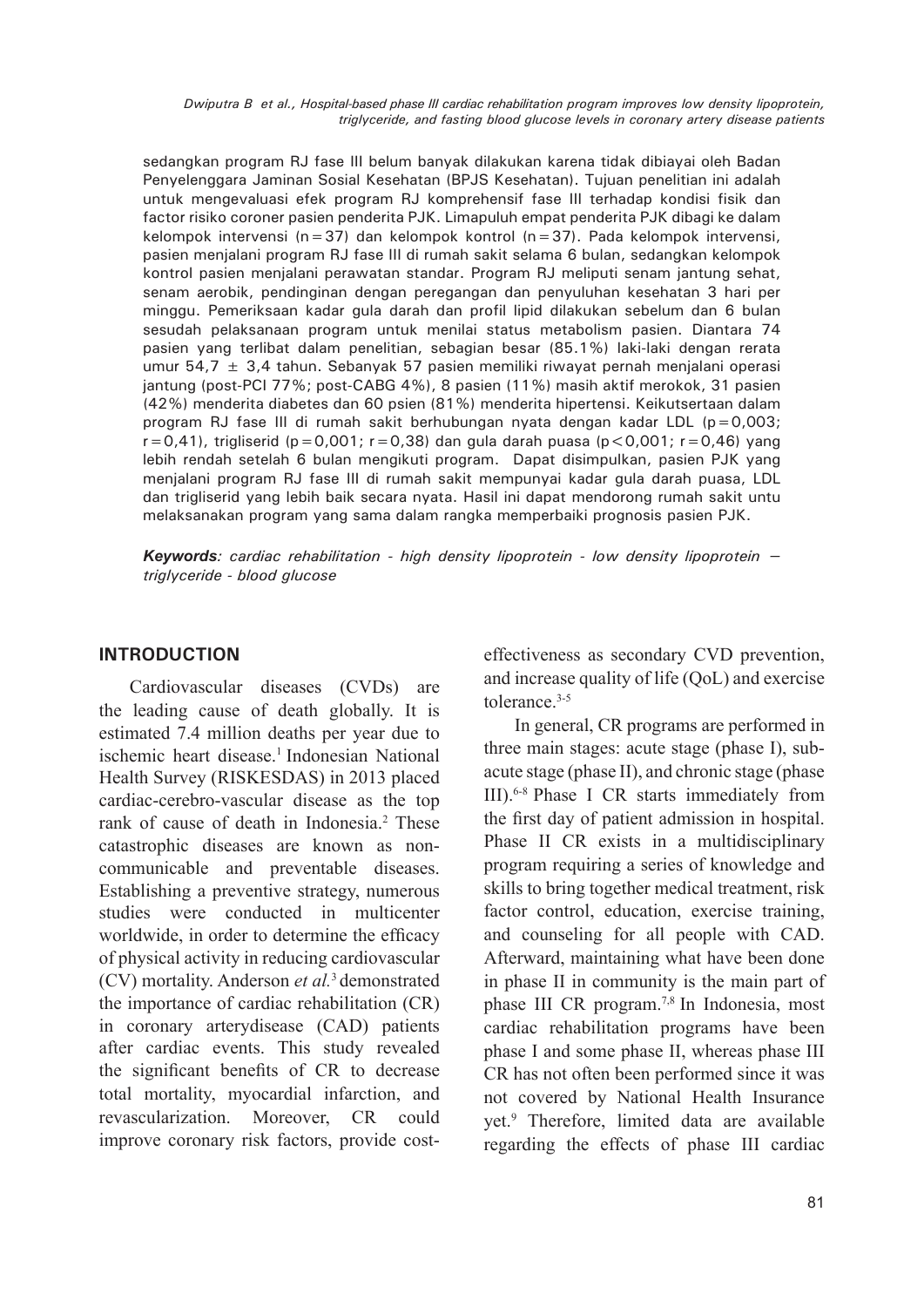rehabilitation on metabolic status, particularly in local population.

This study aimed to assess the beneficial effects of 6-month hospital-based phase III CR program on physical status and coronary risk factors among CAD patients.

# **MATERIALS AND METHODS**

# **Subjects**

During January-June 2016, we retrospectively enrolled 74 consecutive patients in cardiology outpatient clinic who were more than 40 years old. The all patients had been referred at least 6 months after a major coronary event, such as acute myocardial infarction, coronary artery bypass grafting, or percutaneous coronary intervention (PCI). Thirty-seven patients who consistently (>90% attendance) attending in a phase III CR program at Pupuk Kaltim Hospital were categorized as intervention group. Thirtyseven other patients who did not join in phase III CR program were categorized as control group. Patients with on going congestive heart failure, liver dysfunction (aspartate amino transferase ≥40 IU/L), renal dysfunction (creatinine  $\geq$  2.0 mg/dL), or systemic diseases (malignancy and collagen disease) were excluded.

# **Protocols**

Entire subjects were directed for blood sample work up in order to have base line of metabolic parameters, comprise of body mass index (BMI), blood pressure, lipid profile (low-density lipoprotein/LDL, highdensity lipoprotein/HDL, total cholesterol and triglycerides), blood glucose profile (fasting and 2 hours post prandial blood glucose levels) in 0 and 6 months observation. These laboratory parameters were determined in Pupuk Kaltim Hospital laboratories using direct measurement by homogenous assay of COBAS INTEGRA 400 plus analyzer.

In the intervention group, subjects participated in a hospital-based phase III CR program, while the control group received usual outpatient care, including monthly medical examination by the physician in charge. Phase III CR program consists of warm-up (*senam jantung sehat*) for 10 minutes, aerobic exercise for the next 40 minutes, cool-down stretching for last 10 minutes, and health education session three days a week. Blood pressure and heart rate were monitored during the program and in outpatient clinic. Laboratory measurements were performed at the beginning and sixth month to assess patient's metabolic status.

Except for the rehabilitation protocol, standard medical care was provided for both groups. Lipid-lowering drugs (simvastatin or atorvastatin 20 mg) that may affect lipid levels were given at stable doses for at least 4 weeks before entry, and the doses of these medications were not altered during the study period). The Research Ethics Committee of Pupuk Kaltim Hospital approved the protocol. All subjects received full verbal and written explanations of the nature and purpose of the study, and each gave written informed consent.

# **Data analysis**

The data analysis was conducted using SPPS version 22.0. All numeric outcomes were analyzed for Kolmogorov-Smirnov test, a test of normality. We used unpaired t-test (for normal distributed variables) or Mann-Whitney test (for abnormal distributed variables) to compare means between groups. Moreover, multivariate analysis was performed using multivariate analysis of variance test.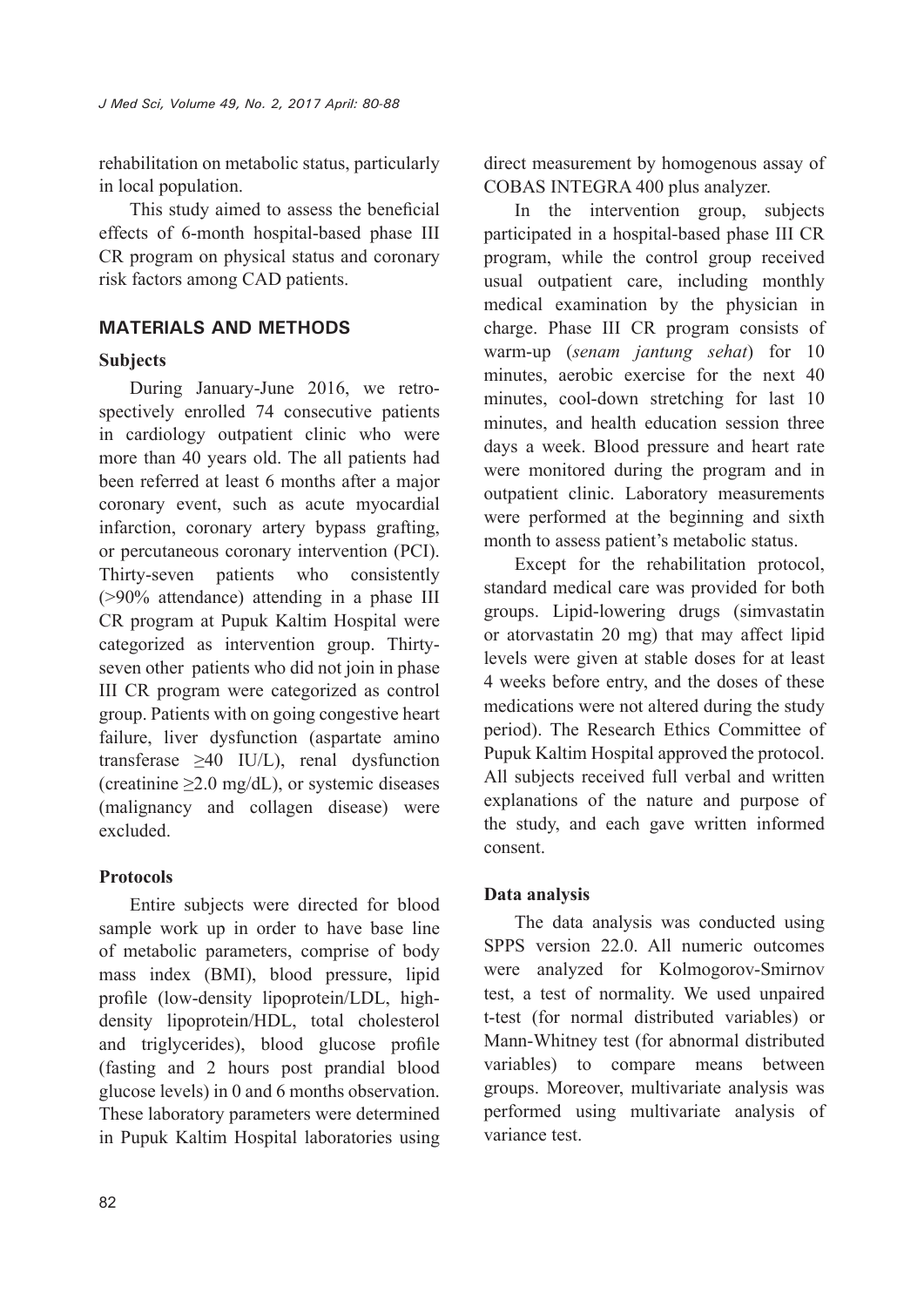#### **RESULTS**

Among 74 patients involved in this study, most patients were over 50 years old and male dominant (81% in CR group and 89% in non-CR group, 85% of overall subjects). Mean of BMI in CR group was  $26.9 \pm 3.1$  kg/m<sup>2</sup>, compared to  $27.3 \pm 3.4$  kg/m<sup>2</sup> in non-CR group. Non-CR group had slightly high percentage of hypertension, diabetes mellitus, smokers, and previous history of PCI compared to CR group (86.5 vs 75.6%; 43.2 vs 40.5%; 13.5 vs 8.1% and 81.1 vs 72.9%). In contrast, the

percentage of dyslipidemia, family history of CAD, previous coronary artery bypass graft (CABG) and non-intervention subjects in CR group were marginally greater than non-CR group (65 vs 62.1%; 24.3 vs 19%; 5.4 vs 2.7% and 21.7 vs 16.2%). There was no statistically difference between lipid drug consumed by the patients. Most patients received atorvastatin 20 mg once daily instead of simvastatin. Left ventricular ejection fraction (LVEF) by echocardiography examination showed grossly equivalent in both arms and within normal limit (TABLE 1).

| TABLE 1. Baseline characteristic between groups |                   |                      |       |  |  |  |
|-------------------------------------------------|-------------------|----------------------|-------|--|--|--|
| Characteristic                                  | CR.<br>$(n = 37)$ | non-CR<br>$(n = 37)$ | p     |  |  |  |
| Age (years old)                                 | $54.4 \pm 3.6$    | $55.1 \pm 3.3$       | 0.391 |  |  |  |
| Male $[n (%)]$                                  | 30(81.1)          | 33(89.1)             | 0.327 |  |  |  |
| BMI (kg/m <sup>2</sup> , mean $\pm$ SD)         | $26.9 \pm 3.1$    | $27.3 \pm 3.4$       | 0.299 |  |  |  |
| Hypertension $[n (%)]$                          | 28(75.6)          | 32(86.5)             | 0.374 |  |  |  |
| Dyslipidemia $[n (%)]$                          | 24(64.9)          | 23(62.1)             | 0.346 |  |  |  |
| Diabetes Mellitus [n $(\%)$ ]                   | 15(40.5)          | 16(43.2)             | 0.814 |  |  |  |
| Smokers $[n (%)]$                               | 3(8.1)            | 5(13.5)              | 0.714 |  |  |  |
| Family history of CAD $[n (\%)]$                | 9(24.3)           | 7(18.9)              | 0.705 |  |  |  |
| Previous PCI $[n (%)]$                          | 27(72.9)          | 30(81.1)             | 0.678 |  |  |  |
| Previous CABG $[n (%)]$                         | 2(5.4)            | 1(2.7)               | 0.881 |  |  |  |
| Non intervention $[n (%)]$                      | 8(21.7)           | 6(16.2)              | 0.749 |  |  |  |
| Statin therapy                                  |                   |                      |       |  |  |  |
| • Simvastatin 20 mg $[n (%)]$                   | 12(32.4)          | 11(19.7)             | 0.876 |  |  |  |
| • Atorvastatin 20 mg [n $(\%)$ ]                | 25(67.6)          | 26(70.3)             | 0.891 |  |  |  |
| LVEF (mean $\pm$ SD %)                          | $53.0 \pm 12.1$   | $55.1 \pm 13.7$      | 0.697 |  |  |  |

 $T_{\rm A}$  BLF 1. Baseline characteristic between groups

CR: cardiac rehabilitation (intervention group), non-CR:non-cardiac rehabilitation (control group), CAD: Coronary artery disease, PCI: percutaneous coronary intervention, CABG: coronary artery bypass graft, LVEF: left ventricle ejection fraction. The data were presented as a mean + SD values unless stated otherwise.

After 6 months observation in CR and non-CR group, several metabolic parameters via laboratory examination revealed some changes in terms of fasting blood levels, 2 hours post prandial blood glucose level and lipid profile (LDL, HDL, total cholesterol and triglycerides levels) if compared 0 month of baseline data. In non-CR group, grossly the data showed worsening of metabolic status compared to baseline. In contrary, the trends on reduction of those metabolic parameters were observed in CR groups (TABLE 2).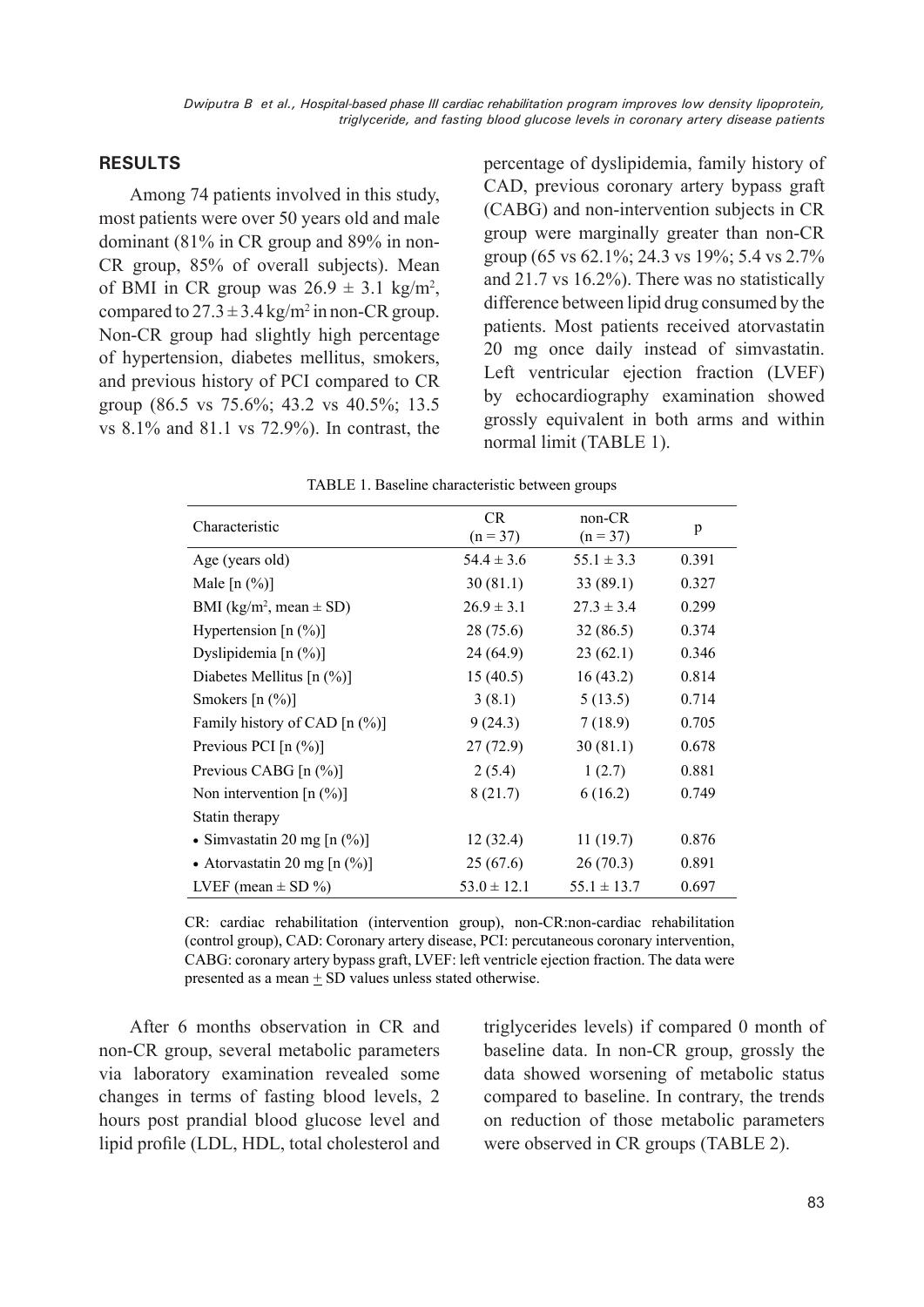| Variable              | $CR (n = 37)$    |                  | non-CR $(n = 37)$ |                  |
|-----------------------|------------------|------------------|-------------------|------------------|
|                       | 0-month          | 6-month          | 0-month           | 6-month          |
| Fasting blood glucose | $106.2 \pm 17.1$ | $100.1 \pm 15.8$ | $117.0 \pm 32.7$  | $119.7 \pm 44.2$ |
| 2 hr PP blood glucose | $154.1 \pm 36.7$ | $148.8 \pm 31.3$ | $156.4 \pm 51.3$  | $154.9 \pm 58.4$ |
| Total cholesterol     | $175.3 \pm 39.0$ | $170.8 \pm 44.8$ | $175.2 \pm 48.5$  | $170.4 \pm 39.9$ |
| LDL-cholesterol       | $113.8 \pm 28.8$ | $107.1 \pm 29.2$ | $121.8 \pm 37.1$  | $124.9 \pm 27.6$ |
| HDL-cholesterol       | $45.1 \pm 9.4$   | $43.7 \pm 10.5$  | $42.9 \pm 13.7$   | $41.8 \pm 12.8$  |
| Triglyceride          | $130.1 \pm 48.4$ | $119.6 \pm 40.7$ | $153.9 \pm 63.6$  | $163.8 \pm 77.9$ |

TABLE 2. Blood glucose and lipid profile (mean  $\pm$  SD mg/dL) pre- and post- CR program

CR: cardiac rehabilitation (intervention group); non-CR:non-cardiac rehabilitation (control group); 2hrPP: 2-hour post prandial; LDL: low density lipoprotein; HDL: high density lipoprotein.

Subsequently, coronary risk assessment in CR group compare to non-CR group exhibited statistically significant reduction in FBG level  $(p<0.001)$ , LDL-C  $(p=0.003)$  and triglycerides (p=0.001). Pearson correlation test was done indicating a moderate correlation between phase III CR program and fasting blood glucose or LDL cholesterol level (r=0.46; 0.41). Moreover, weak positive correlation between serum triglyceride and phase III CR program were observed (r =0.38) (TABLE 3). Multivariate analysis of variance showed that there was still a significant difference between CR and non CR group in terms of FBG, LDL, and triglyceride level when considering jointly over these 3 different variables (p<0.001;  $p=0.001$ ;  $p=0.002$ ).

| Variable                      | $CR (n = 37)$    | non-CR $(n = 37)$ | p                         |
|-------------------------------|------------------|-------------------|---------------------------|
| Systolic BP (mmHg)            | $128.1 \pm 11.5$ | $127.3 \pm 9.6$   | 0.977                     |
| Diastolic BP (mmHg)           | $83.5 \pm 6.3$   | $82.1 \pm 6.2$    | 0.536                     |
| Fasting blood glucose (mg/dL) | $104.2 \pm 13.9$ | $119.0 \pm 14.9$  | $\leq 0.001$ ; $r = 0.46$ |
| 2hrPP blood glucose (mg/dL)   | $150.1 \pm 32.7$ | $161.4 \pm 37.3$  | 0.619                     |
| Total cholesterol (mg/dL)     | $173.3 \pm 35.0$ | $177.2 \pm 36.2$  | 0.681                     |
| $LDL$ -cholesterol (mg/dL)    | $110.4 \pm 22.8$ | $121.84 \pm 22.1$ | $0.003; r = 0.41$         |
| HDL-cholesterol (mg/dL)       | $44.1 \pm 8.4$   | $42.9 \pm 9.7$    | 0.176                     |
| Triglyceride (mg/dL)          | $124.1 \pm 40.4$ | $155.8 \pm 39.1$  | $0.001; r = 0.38$         |

TABLE 3. Blood pressure, blood glucose level, lipid profile (mean  $\pm$  SD) during follow-up

CR: cardiac rehabilitation (intervention group); non-CR: non-cardiac rehabilitation (control group); BP: blood pressure; 2hrPP: 2-hour post prandial; LDL: low density lipoprotein; HDL: high density lipoprotein.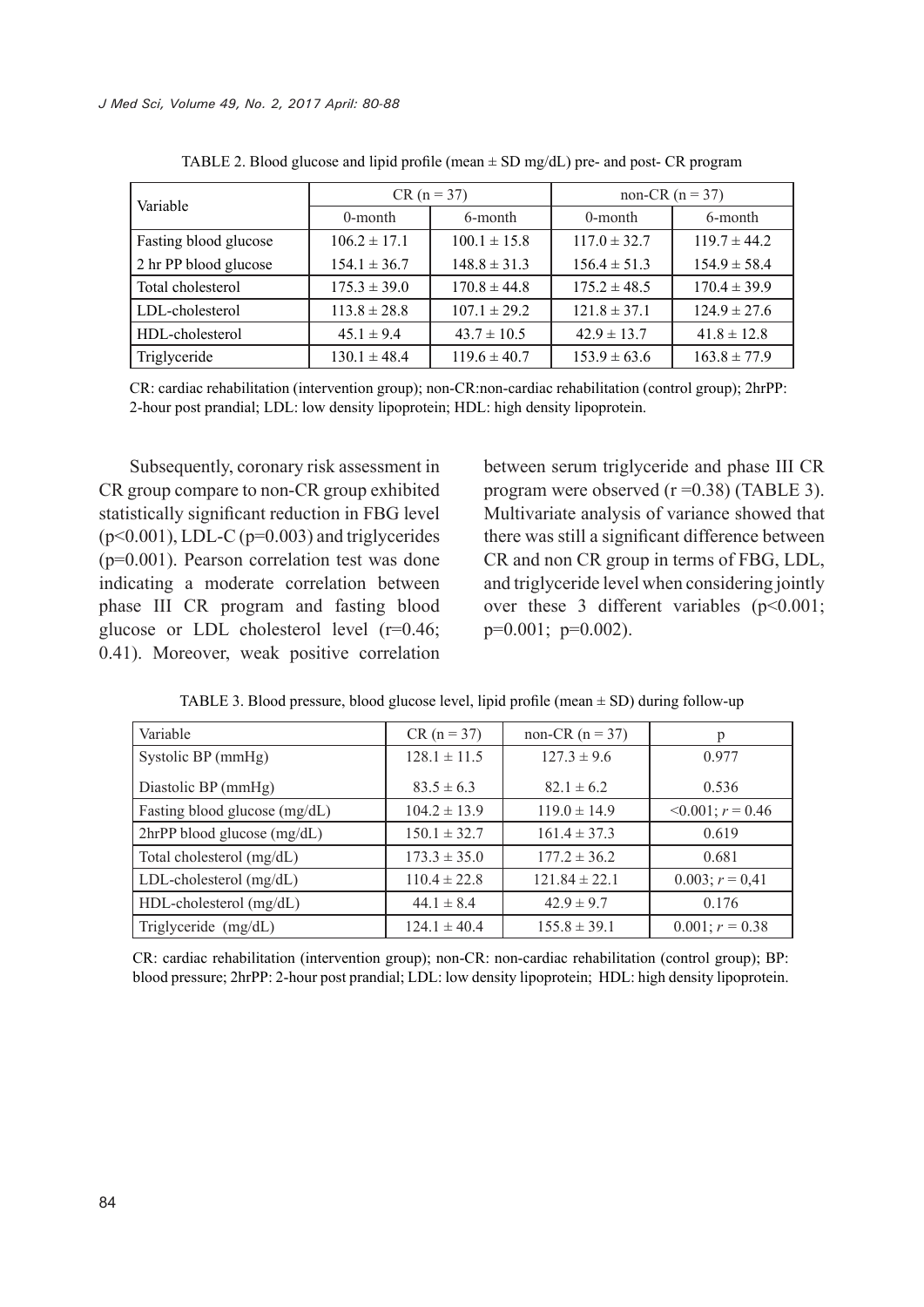## **DISCUSSION**

This research population were observed as homogenous in intervention and nonintervention group. The results presented statistically significant reduction of fasting blood glucose (p<0.001), LDL cholesterol  $(p<0.003)$  and triglycerides  $(p=0.001)$  in phase III CR group than non-CR group. Since, one of the main pillars of CR is exercise training, mainly dynamic and aerobic exercise have been related with increased of cardiorespiratory fitness.10,11 Bauer *et al.*<sup>12</sup> have demonstrated exercise training improves glucose metabolism, insulin signalling, lipid profile, endothelial function, and blood pressure as well as exercise tolerance, in both diabetic and non-diabetic patients. However, in diabetic patients these parameters were remarkably improved. Hindman *et al.*<sup>13</sup> reported declining of FBG and blood lipid profile in diabetic patients who participated in a CR program after the onset of MI. Similarly, our study showed improved glucose metabolism and lipid metabolism, especially LDL-C and triglycerides with continued hospital-based phase III CR after cardiac events.

The basic mechanism of physical exercise in controlling blood glucose and lipid levels are consist of improvement of insulin sensitivity, by increases the activity of AMP-dependent protein kinase (AMPK), thereby stimulating the uptake and metabolism of glucose and lipids in skeletal muscles.14 These changes can be seen starting from acute phase of exercise (1-2 hours) to the chronic phase of exercise program. Abolishment of musclin expression and increment in expression of GLUT4 were also observed in physical activity to improve insulin resistance<sup>15</sup>

Analysis of lipid profile in our study confirmed the previous investigations. A significant decrease in total cholesterol and triglycerides was also reported by other authors.5 It was found that low-intensity and moderate exercise induces an increase in HDL and decreases triglycerides in healthy subjects. However, reduction of total cholesterol is not always detectable.16 Similarly, we did not get a significant reduction of total cholesterol. However, a significant decline of LDL-C and triglyceride were observed. Other investigation was conducted, only triglyceride were significantly decreased after 12 and 24 weeks of CR in CAD patients.<sup>17</sup> J-CARP trial in Japan,18 firmly consistent with our study, it stated not only greater enhancement lipid prolife but decrement of BMI, fat mass and Apo-AI were perceived. Magkos  $et \text{ } al.^{19}$ reported a prolonged moderate-intensity aerobic exercise augments the clearance rate of very low density lipoprotein-triglyceride (VLDL-TG) from plasma by enhancing the efficiency of VLDL-TG removal from the circulation, without affecting VLDL-TG secretion by the liver. This augmentation of clearance rate of VLDL-TG from plasma is the main reason why triglycerides significantly reduced in 6 months patients who undergoing phase III CR program.

Phase III CR program yielded LDL-C levels enhancements with statically significant and moderate positive correlation. Mean LDL-C reduction after 6 months CR program is 6.7 mg/dL. The previous study revealed a 1.7% reduction in major coronary events occurred with each 1% lowering of LDL-C in CAD patient subjects.20 Notwithstanding, based on ESC guideline of dyslipidemia<sup>21</sup> risk stratification, our subjects are categorized as very high risk patients. The target of LDL-C in very high risk population is below 70 mg/  $dL$ ,<sup>21,22</sup> which means the target of LDL-C levels in our study were not yet achieved. Yet, the average improvement of LDL-C levels in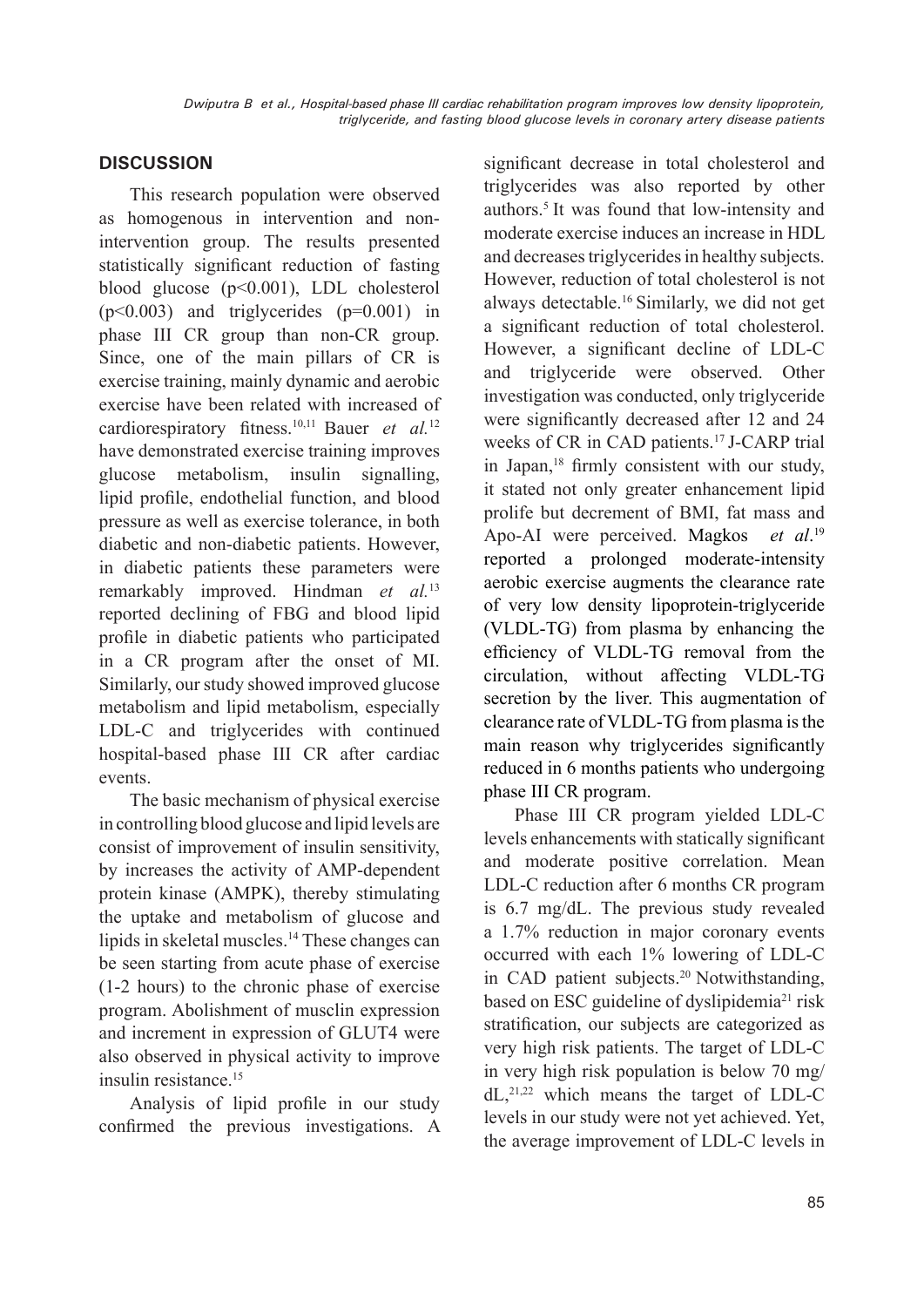our population reached 5% of reduction. Thus, we realized that the phase III CR program is the key component toward LDL-C target despite of optimal lipid-lowering medications. Moreover, in this study, we observed that there were no significant differences between groups in terms of statin therapy prior to the intervention.

Stevens *et al*. 23 established the effects of fitness were somewhat more consistent than the effects of fatness. Hence, the best way to reduce the risk of mortality, fit persons need to attain or maintain a normal body weight, and normal weight persons need to attain or maintain at least a moderate level of fitness. And, the finest approach to be fit is having moderate intensity aerobic exercise regularly, 150 minutes/weeks.24 Particularly in patients after cardiac event, continuing cardiac rehabilitation program in community levels is the leading way to be fit.

# **CONCLUSION**

This study proves that patients with CAD who underwent hospital-based phase III CR program has significantly better fasting glucose control, LDL, and triglyceride level during 6-month follow up. Although this study is the first study that attempt to explore the role of phase III CR program in post myocardial infarction patients in Indonesia, we still need a larger number of subjects that represent multi ethnicity of general population. Therefore, we strongly recommend further multicenter team works to carry out the importance of phase III CR program in metabolic improvement, so that phase III CR program can be delivered in many centers in Indonesia and covered by national insurance program. This will lead to better prognosis of future cardiac events and quality of life among CAD patients.

## **ACKNOWLEDGEMENTS**

We thank our colleagues from National Cardiovascular Center Harapan Kita Jakarta and Pupuk Kaltim Hospital, Bontang, East Kalimantan who provided insight, financial support, and expertise that greatly assisted the research.

# **REFERENCES**

- 1. World Health Organization. WHO fact sheet: global status report on non communicable disease 2014. WHO. 2014. [cited 2016 October 14]; Available from: http://www. who.int/mediacentre/factsheets/fs317/en
- 2. Riset Kesehatan Dasar (RISKESDAS). Jakarta: Badan Penelitiandan Pengembangan Kesehatan, Departemen Kesehatan - Republik Indonesia, 2007.
- 3. Anderson L, Oldridge N, Thompson DR, Olddridge N, Zwisler AD, Rees K, et al. Exercise-based cardiac rehabilitation for coronary heart disease: Cochrane systematic review and meta-analysis. J Am Coll Cardiol 2016; 67(1):1-12. https://doi.org/10.1016/j.jacc.2015.10.044
- 4. Lavie CJ, Arena R, Franklin BA. Cardiac rehabilitation and healthy life-Style interventions: rectifying program deficiencies to improve patient outcomes. J Am Coll Cardiol 2016; 67(1):13-5. https://doi.org/10.1016/j.jacc.2015.09.103
- 5. Taylor RS, Brown A, Ebrahim S, Jolliffe J, Noorni H, Rees K, et al. Exercise-based rehabilitation for patients with coronary heart disease: systematic review and meta-analysis of randomized controlled trials. Am J Med 2004; 116(10): 682–92. https://doi.org/10.1016/j.amjmed. 2004.01.009
- 6. Vanhees L, Martens M, Beloka S, Stevens A, Avram A, Gaita D. Cardiac Rehabilitation: Europe. In: Perk J, Mathes P, Gohlke H,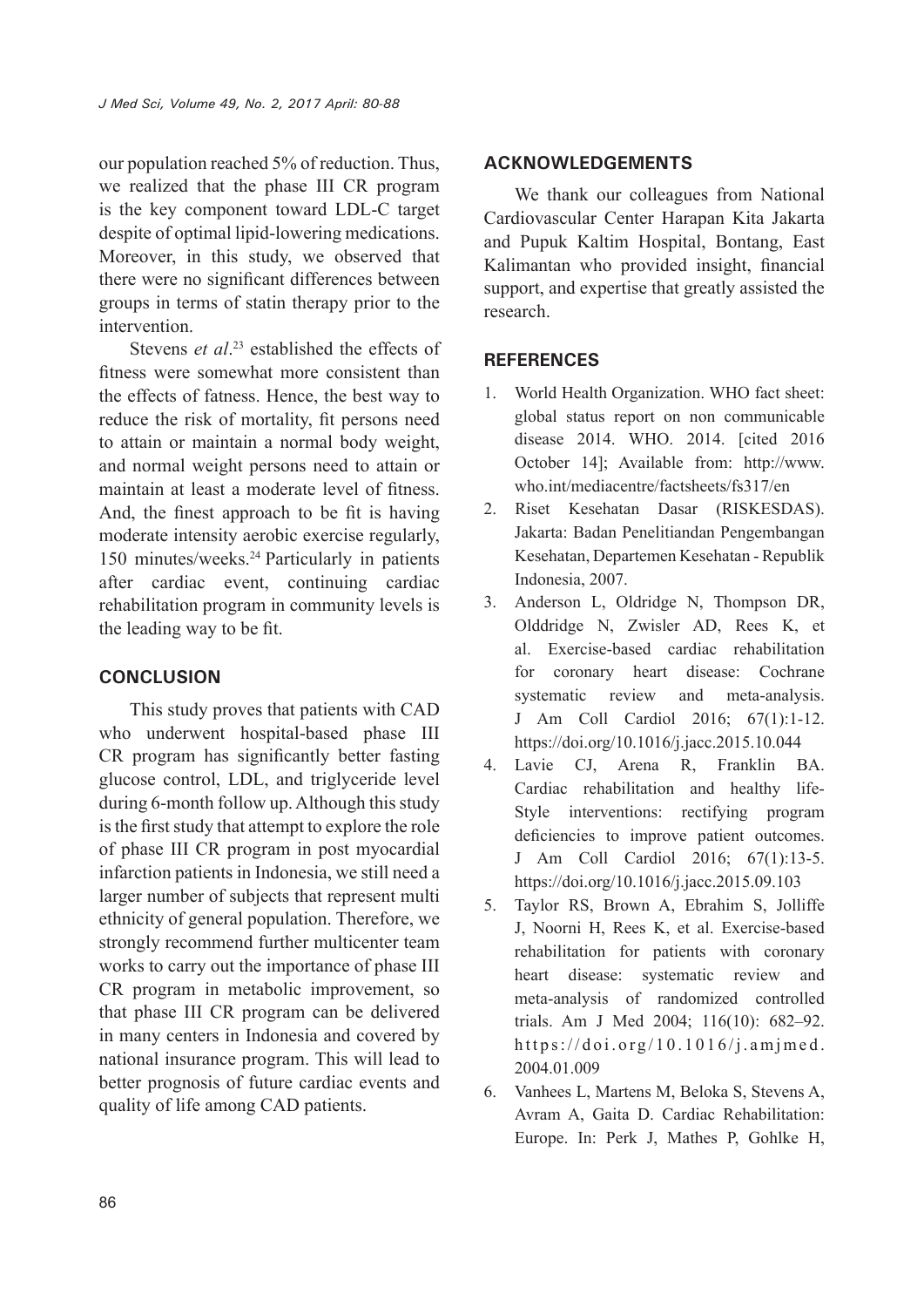Monpère C, Hellemans I, McGee H, editors. Cardiovascular prevention and rehabilitation. London: Springer-Verlag, 2007: 30-3. https://doi.org/10.1007/978-1-84628-502- 8\_5

- 7. Brown RA. Rehabilitation of patients with cardiovasculardisease: report of a WHO expert committee. WHO Tech Rep Ser 1964; 270:3-46.
- 8. Piotrowicz R, Wolszakiewicz J. Cardiac rehabilitation following myocardial infarction. Cardiol J 2008; 15(5): 481-7.
- 9. Radi B. Cardiac rehabilitation in Indonesia. Global Heart 2009; 4(supp1):s49.
- 10. Stavropoulos-Kalinoglou A, Metsios GS, van Zanten JJV, Nightingale P, Kitas GD, Koutedakis Y. Individualised aerobic and resistance exercise training improves cardiorespiratory fitness and reduces cardiovascular risk in patients with rheumatoid arthritis. Ann Rheum Dis 2013; 72:1819–25. https://doi.org/10.1136/ annrheumdis-2012-202075
- 11. Dalager T, Justesen JB, Murray M, Boyle E, Sjøgaard G. Implementing intelligent physical exercise training at the workplace: health effects among office workers-a randomized controlled trial. Eur J Appl Physiol 2016; 116(7): 1433-42.

https://doi.org/10.1007/s00421-016-3397-8

- 12. Bauer TA, Reusch JE, Levi M, Regensteiner JG. Skeletal muscle deoxygenation after the onset of moderate exercise suggests slowed microvascular blood flow kinetics in type 2 diabetes. Diabetes Care 2007; 30(11): 2880-5. https://doi.org/10.2337/dc07-0843
- 13. Hindman L, Falko JM, La Londe M, Snow R, Caulin-Glaser T. Clinical profile and outcomes of diabetic and nondiabetic patients in cardiac rehabilitation. Am Heart J 2005; 150(5): 1046-51. https://doi.org/10.1016/j.ahj.2005.04.002
- 14. Musi N, Fujii N, Hirshman MF, Ekberg I, Fröberg S, Ljungqvist O, et al. AMP-

activated protein kinase (AMPK) is activated in muscle of subjects with type 2 diabetes during exercise. Diabetes 2001; 50(5): 921-7. https://doi.org/10.2337/diabetes.50.5.921

- 15. Yu J, Zheng J, Liu XF, Feng ZL, Zhang XP, Cao LL, et al. Exercise improved lipid metabolism and insulin sensitivity in rats fed a high-fat diet by regulating glucose transporter 4 (GLUT4) and musclin expression. Braz J Med Biol Res 2016; 49(5):e5129. http:// dx.doi.org/10.1590/1414-431X20165129 https://doi.org/10.1590/1414-431X20165129
- 16. Durstine JL, Grandjean PW, Davis PG, Ferguson MA, Alderson NL, Du Bose KD. Blood lipid and lipoprotein adaptations to exercise: aquantitative analysis. Sports Med 2001; 31:1033–62. https://doi.org/10.2165/00007256- 200131150-00002
- 17. Sandor B, Nagy A, Toth A, Rabai M, Mezey B, Csatho A, et al. Effects of moderate aerobic exercise training on hemorheological and laboratory parameters in ischemic heart disease patients. PLoS ONE 2014; 9:1-8. https://doi.org/10.1371/journal.pone.0110751
- 18. Seki E, Watanabe Y, Shimada K, Sunayama S, Onishi T, Kawakami K, et al. Effects of a phase III cardiac rehabilitation program on physical status and lipid profiles in elderly patients with coronary artery disease: Juntendo Cardiac Rehabilitation Program (J-CARP). Circulation J 2008; 72:1230–34. https://doi.org/10.1253/circj.72.1230
- 19. Magkos F, Wright DC, Patterson BW, Mohammed BS, Mittendorfer B. Lipid metabolism response to a single, prolonged bout of endurance exercise in healthy young men. Am J Physiol Endocrinol Metab 2006; 290:E355-E362.

https://doi.org/10.1152/ajpendo.00259.2005

20. Thanassoulis G, Williams K, Ye K, Brook R, Couture P, Lawler PR, et al. Relations of change in plasma levels of LDL-C, non